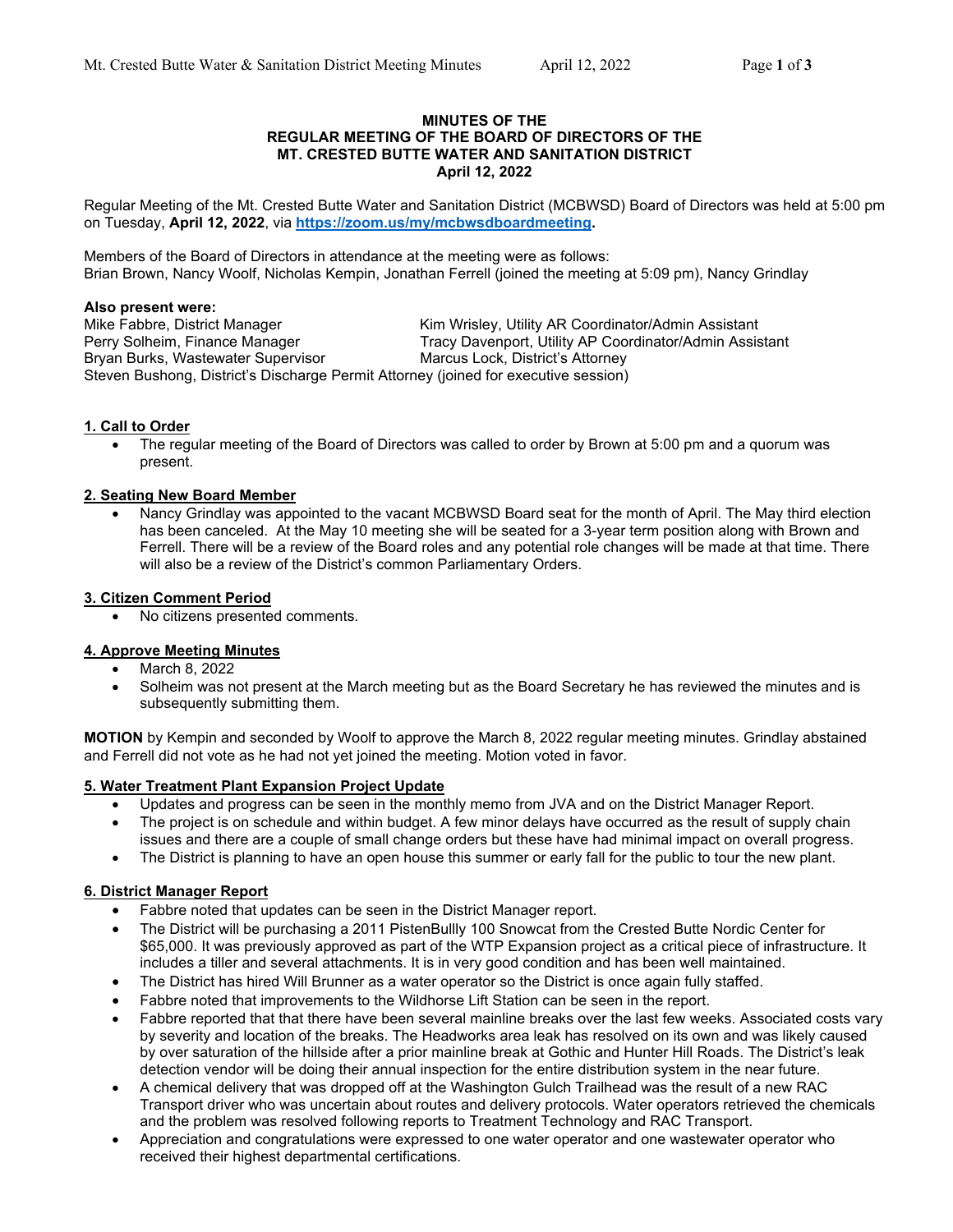# **7. Audit Engagement Letter**

- Solheim explained the cost of the 2021 audit is estimated at about \$14,700.
- Mayberry & Co is experiencing significant staffing shortages so they will be doing the audit in May this year instead of March. Solheim does not anticipate any problems with this later timeframe.

**MOTION** by Kempin and seconded by Woolf to accept the 2021 Audit Engagement Letter from Mayberry & Company. Motion voted in favor.

# **8. December 2021 Period 13 Financial Report**

- The final 2021 WTP expansion capital improvements have been included in this report.
- Solheim explained that at the May meeting he will be presenting a Board Resolution amending the 2021 budget. It will include 2020 Daisy Circle repairs that were paid in 2021, it will remove the amount budgeted for a potential land purchase and it will also move the approved 2021 purchase of a water department truck to 2022 since supply chain shortages prevented a 2021 purchase.

**MOTION** by Kempin and seconded by Ferrell to approve the December 2021 Period 13 Financial Report. Motion voted in favor.

# **9. March 2022 Financial Report**

- Kempin reviewed page 36 of the Board packet which shows that usage and billing were tracking as anticipated.
- Solheim will be changing future financial reports to show separate line items for planned and unplanned Repair and Maintenance issues instead of combining those into one single line item.
- Part of the \$35,005 for MLP operations shown on page 37 of the packet includes the mainline break on Meridian Lake Drive and the one large \$89,832.50 payment to Lacy Construction shown on page 40 displays the breakdown of repairs/allocations by location and department. There will be more work done for the mainline breaks to repair asphalt once the weather allows.
- It was suggested that the upcoming 2022 budget amendment resolution should also account for the unexpected Repair and Maintenance possibilities.
- It was noted that the District must remain competitive to retain staff therefore discussions to brainstorm ideas for how best to achieve the competitiveness, such as potential employee housing, will be forthcoming. It was reported that recently the town of Mt Crested Butte was able to offer one of its employee housing units to the District and this opportunity resulted directly in the retention of a District employee.

**MOTION** by Woolf and seconded by Kempin to approve the March 2022 Financial Report. Motion voted in favor.

# **10. Legals**

- Lock reported that the Meridian Lake Park Committee is still considering the draft agreement.
- Lock has been researching additional title issues to be resolved in conjunction with the MLPC agreement. He observed that there are 2 Meridian Lake Meadows parcels and 2 Pristine Point parcels that should properly be owned by the District because its infrastructure is located on them. David Liensdorf, the attorney who represents these parties, has requested separate agreements for each entity to convey the properties to the District and they are willing to do so without material consideration. Lock suggests also clarifying information about the utility easement along Pristine Point Drive for the potential pipeline from MLP Reservoir up to Long Lake as part of the agreements. Lock and Fabbre still have some parcel boundary details to work through with the county prior to creating these two agreements.

# **11. New/Old Business Before the Board**

No new or old business was presented.

# **12. Executive Session**

- Potential executive session pursuant to C.R.S §24-6-402(4)(b), which allows conferences with the District's attorney for the purposes of receiving legal advice on specific legal questions. The purpose of the executive session will be to discuss with the process for evaluating IT security with District legal counsel.
- Potential executive session for discussion of the Memorandum of Agreement, as amended, between the Mt Crested Butte Water and Sanitation District and Meridian Lake Park Corporation and potential settlement agreement related thereto under and pursuant to C.R.S. Section 24-6-402(4)(a), (b) and (e)(l), which concern respectively purchase or sale of property interests, conferences with the District's attorney for the purpose of receiving legal advice on specific legal questions, and determining positions relative to matters that may be subject to negotiations, developing strategy for negotiations, and instructing negotiators.